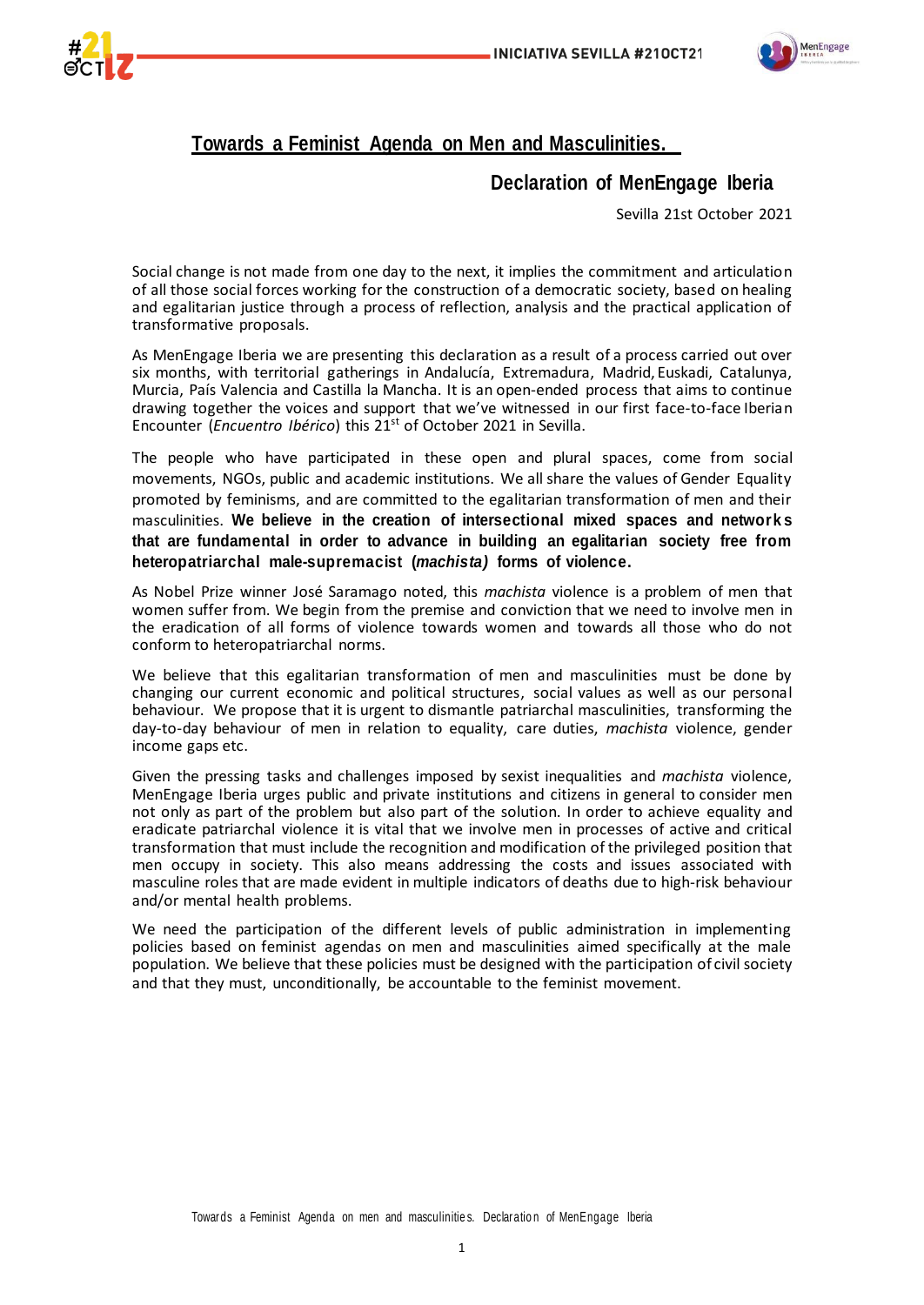

## **Equality needs men and men need equality.** And for this we believe:

- We need to include the work aimed at creating change in men as an aim of public policies on gender equality, as well as considering them active subjects in order to achieve this. All this comes from the fundamental conviction that change in men is only possible when based on feminist principles.
- It is important to make male privilege visible, and put an end to it by focusing on the responsibility of men themselves in perpetuating or eradicating this privilege.
- It is vital that we acknowledge and highlight the costs that hegemonic masculinity itself supposes for men.
- We need to act with urgency faced with the reactionary and violent speech and discourse of part of our society, which contribute to increasing the number and seriousness of heteropatriarchal male-supremacist violence.
- We must develop a common discourse that reinforces the lines of work and collaboration already being done by diverse entities, sharing and exchanging experiences and work in order to develop concrete and effective strategies for public policy and practice.
- It is vital to foment egalitarian values among boys and young men through educational systems and plans that enable them to develop freely, placing life and care at their centre.
- It is essential that we involve men in taking co-responsibility for unpaid care work and as a minimal requirement to reduce the gender income gap and the mental and emotional burden that most women bear.
- We need to apply an intersectional lens that enables us to appreciate that not all men are in the same situation and as such not all of them are situated in the same place in the power axes of domination and subordination. This means designing actions that are adapted for different profiles of men that include other factors that generate inequality such as classism, racism and colonialism.
- The existence and leadership of feminist spaces is fundamental. Today's feminisms form the movement in practice and theory that with the greatest strength challenges a social model based on patriarchy, and lays on the table proposals for building a better world based on sustainability and equality.
- We need to emphasise that any action aimed at involving men must be done without undermining the resources already assigned to women for promoting equality and eradicating gender violence.
- It is vital that actions aimed at working with men are subject to processes of accountability, which from the outset must assess their objectives, impact and reach.
- Deep structural economic and political changes are necessary that respond positively to the problems of a society that is becoming increasingly complex and unequal.